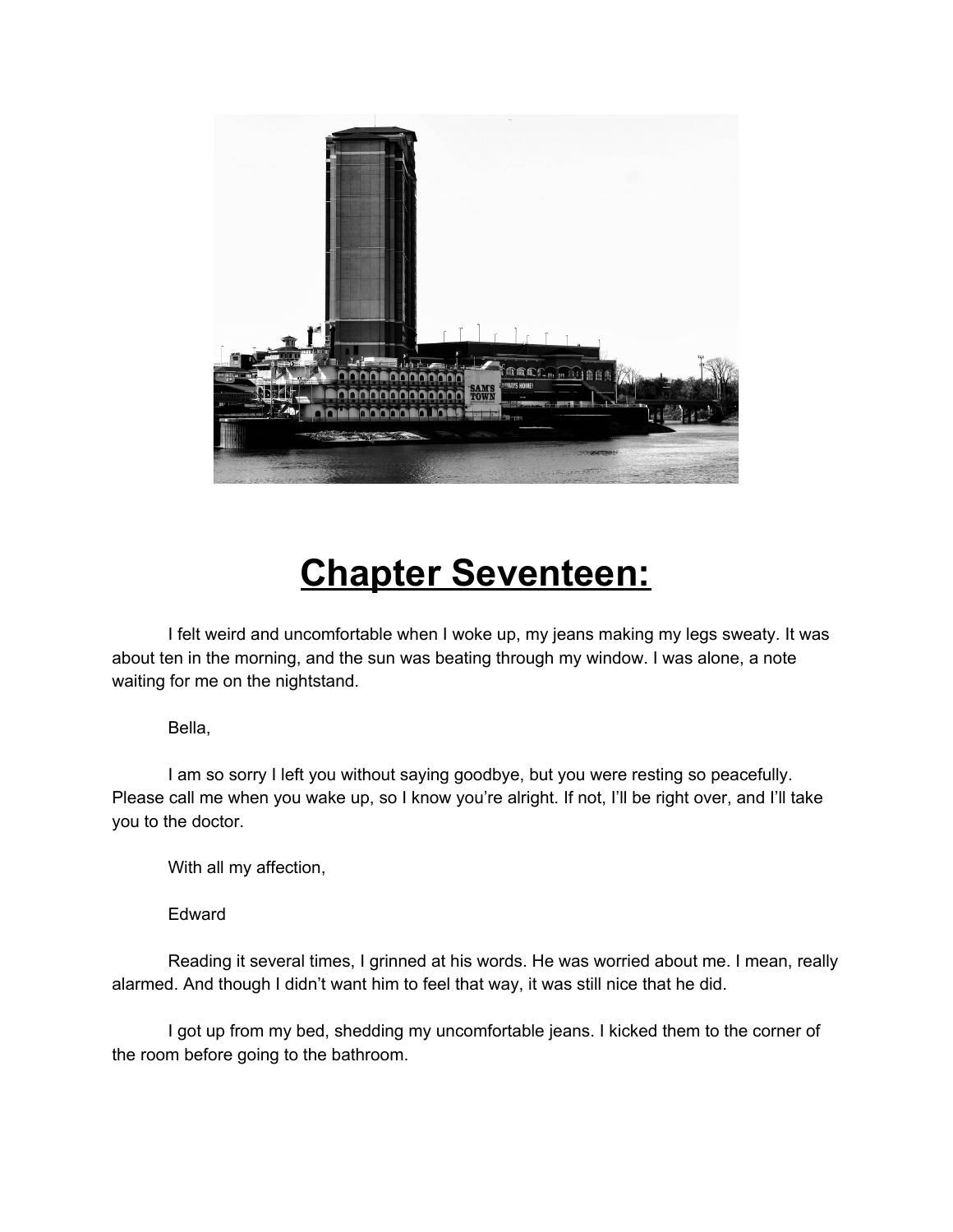"Oh," I uttered in shock when I sat down to use the restroom. Blood had soaked through my panties. "Oh..." I drew out.

Well, that explained at least part of the whole crazy episode, the cramping and the tiredness. Though I had never been THAT tired because of my period or that nutty. It was also a week early, which was surprising. I was regular. I suppose with so much going on it was sure to affect me in some way.

Cleaning myself up first before I called Edward, I took a long shower to ease my aches and got dressed. After downing a couple of aspirin, I found a bag of doughnuts in my cabinet and a glass of milk.

I wasn't confident which line to call him on, so I went with his personal cell. I had never spoken to him on the phone before. I took a bite of my chocolate badness while I waited for him to answer.

"Oh, thank goodness. I was becoming quite concerned about you," he said as greetings.

"I'm sorry," I mumbled. "I just woke up a little while ago."

"No, no. That's fine. I'm glad you got some rest. How are you feeling?" He asked, the anxiety clear in his voice, and it made me feel awful. I didn't want to distress him, especially over something so stupid. It should have been something I was used to.

"Better."

"Are you sure?"

"I'm positive," I assured him.

"I want you to take today off, okay? I want you to relax. Maybe go to the spa, on me, so you're one hundred percent for tomorrow." I heard Edward's leather chair groan in the background. I could just imagine him sitting down, the look of concern playing out on his lovely face.

"Oh, the ball," I breathed. I looked down at the bag of doughnuts and frowned. I wanted to fit into my dress still, and those wouldn't help. "I'll be fine. I don't want to leave you without dinner."

"You haven't. There are about a dozen plates of food in my freezer. I think I can handle reheating one of them," he chuckled before he got more serious. "Bella, is there anything I can get you?"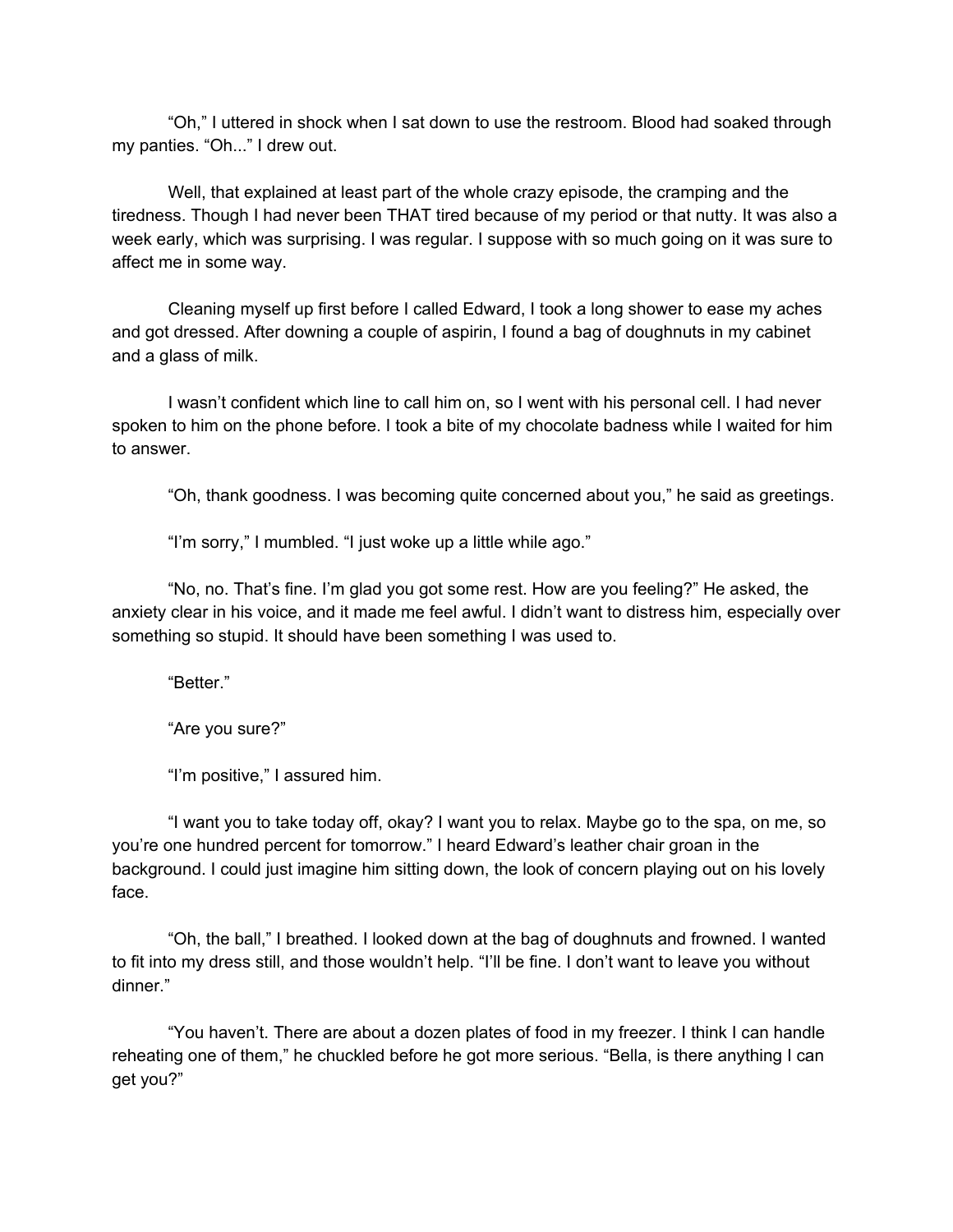"I promise I'm okay. Don't worry so much. Are you sure about tonight?"

"I'm positive," he used my words, making me smile. "I'll pick you up at five-thirty tomorrow?"

"I thought you said you always like to eat before one of these things," I reminded him. "How am I supposed to manage cooking and getting ready at your place?"

"I do," he chuckled quietly, "but I want to take you out. I don't want you too tired to dance. I'll pick you up from yours."

"Oh, my," I muttered, making him laugh outright. I giggled at the joyful sound, my cheeks flushing slightly. "I'll see you then."

"Get some rest, darling," Edward replied sweetly. "Goodbye."

"Bye," I whispered, turning off the phone and putting it on my lap with a quiet sigh. I looked at the doughnuts again and pouted. "I want you more than ever now, but I can't have you."

My best friend joined me while getting my hair and nails done. I had them painted for the party, a dark shiny black, though I didn't get the fake ones Alice loved.

"It's awful," I complained as we sat next to each other, getting pedicures.

She smirked with her head leaned back against the rest. "It's your period. It's supposed to be."

"I've never done that before," I explained with a frown.

"Are you bleeding heavier than normal?"

"Not really. A little lighter, actually."

"Constantly horrible cramps?"

"Just a few." I shrugged. "Terrible fatigue, though. And really, really emotional."

"Bella, it happens. You'll have your months. And you have to admit, you've been working harder this month than you have in years. You're going to be tired. Also, you're in a new relationship-"

"I wouldn't call it," I stopped her, grimacing to myself.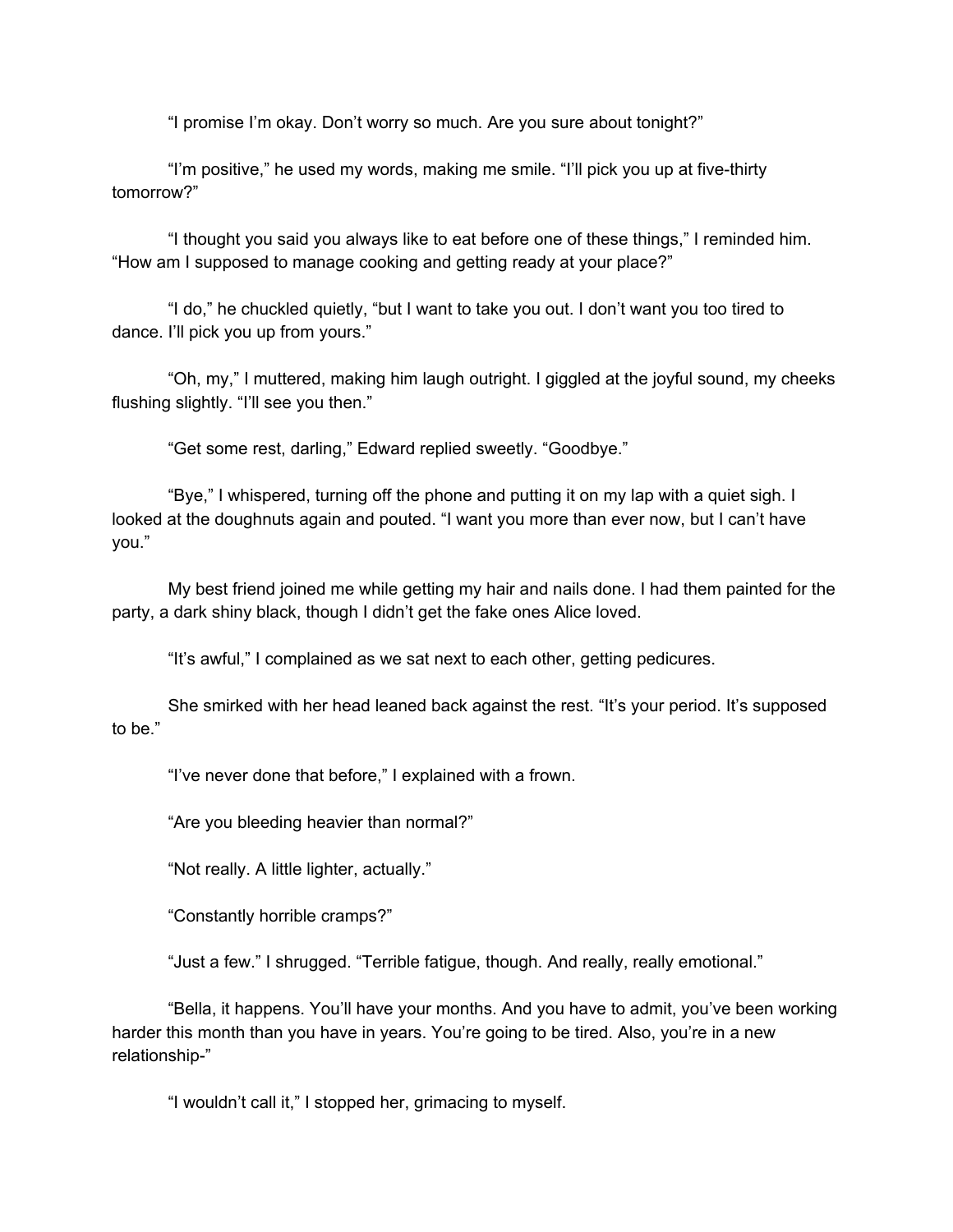"What would you then?" She glanced in my direction with a knowing smirk still spread across her pink lips.

"It's not like that. It's a relationship, but not in the way you mean it."

"Whatever," she commented, ignoring me. "But anyway, I wouldn't be too worried if I were you. Rosalie turns into a beast at that time of the month."

I hadn't thought of Jasper's odd twin sister in a while. She didn't like me, but she honestly didn't like anyone. She enjoyed cars. She was even a saleswoman on a lot, but that was about it. Rose put up with Alice, but she didn't exactly try. Apparently, Jasper got the friendliness gene out of the two.

"You sure 'beast' is the right word?"

"Yes. I've heard her growl at people before. She reminds me of a honey badger."

Snorting and laughing, I slapped her hand gently. She smacked back, giggling. "Okay, I'm not that bad. It just took me by surprise."

"I watched this thing on food from the BBC a while ago where they did an experiment, well a bunch of different ones, but one of them was about PMS. Their study showed that every single woman who increased their dairy intake improved their moods by a lot."

I pursed my lips. "So, if I eat more cheese and ice cream, I'll be less of a psycho?" I asked with a raised eyebrow. "Shoot, I think I'm down with that."

"Seriously! Ain't it a nice excuse? 'Pass me that block of cheddar, I feel a cramp coming on.'"

"I think I'll have a cheeseburger for lunch. With some cheese fries. And a milkshake," I smirked.

"That's the spirit!"

Placing my hand on my heart, I tried to make my face look sad and serious, but I wasn't doing an outstanding job of it. "It'll be hard, but I'll just have to suffer through it."

We burst into laughter at the same second.

My evening was long and boring. I didn't feel like going out, even though I had the money to do it for once. Instead, I went to bed around eight and woke up before sunrise.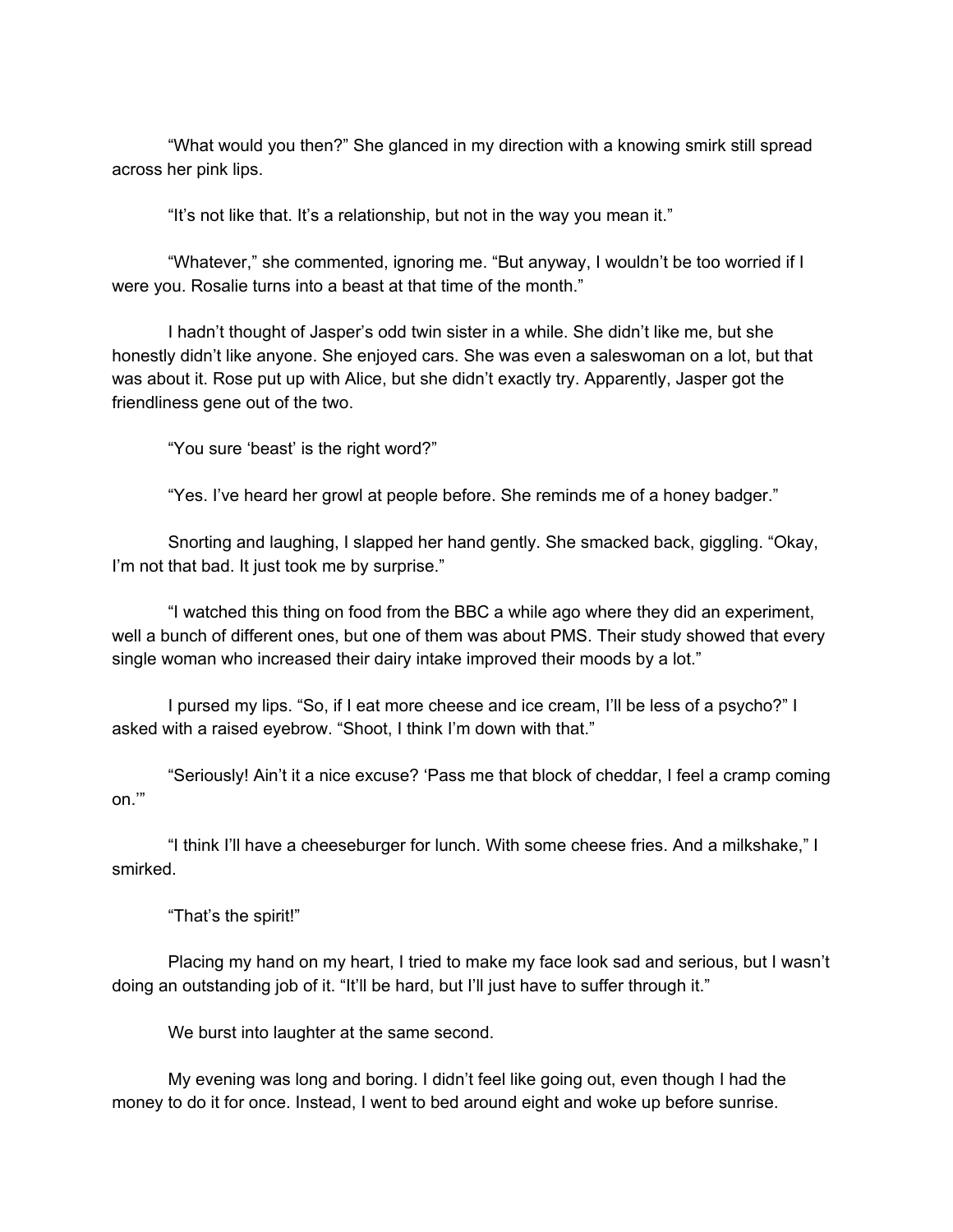I checked my email and my phone, but there were no messages for me. So, I took the time to write to my mother, hoping maybe she would get off my back and Charlie's too. I didn't say a word about Edward, though. I did tell her I was working as mainly a chef for a lovely man, and that I enjoyed it.

Frankly, I didn't really know how to talk to my mom. I got along better with my father, but he was fairly easy going. He didn't force personal issues like my mother did. She claimed it was her job. Thinking about my parents reminded me of something else I needed to do.

I waited until it was a decent hour, and called my dad.

"Hello," he answered in his gruff voice. I could hear sports in the background.

"Hello, Chief Swan. I'm calling to confirm our date for Monday night," I spoke in a teasingly serious tone. He chuckled as the sounds of football were turned down. "Are we still on, old man?"

"Yes, we are."

"Got any ideas about what you want to eat?" I pressed. "Seriously, the sky's the limit. You can pick the fanciest place you want."

"You know I don't do 'fancy.' And this is your first paycheck. I won't let you waste it all on me."

"I don't think there are any restaurants in Shreveport with menus that expensive. How about one of those nice casino steakhouses? Neither of us has ever been."

"I don't know, Bells..." he murmured. "You've been tight for so long. Don't you have bills to pay?"

"Everything is paid, and I've put some in my savings. And I get paid again on Wednesday. Dad, I want to do something nice for you. You've been so good to me the past couple of years. I need to do this for you."

My father sighed heavily. "Alright. You know I like steak."

"Excellent. Pick me up at six?"

"Alright," he grumbled. "What have you got going on today?"

"You'll laugh," I said as a way of warning.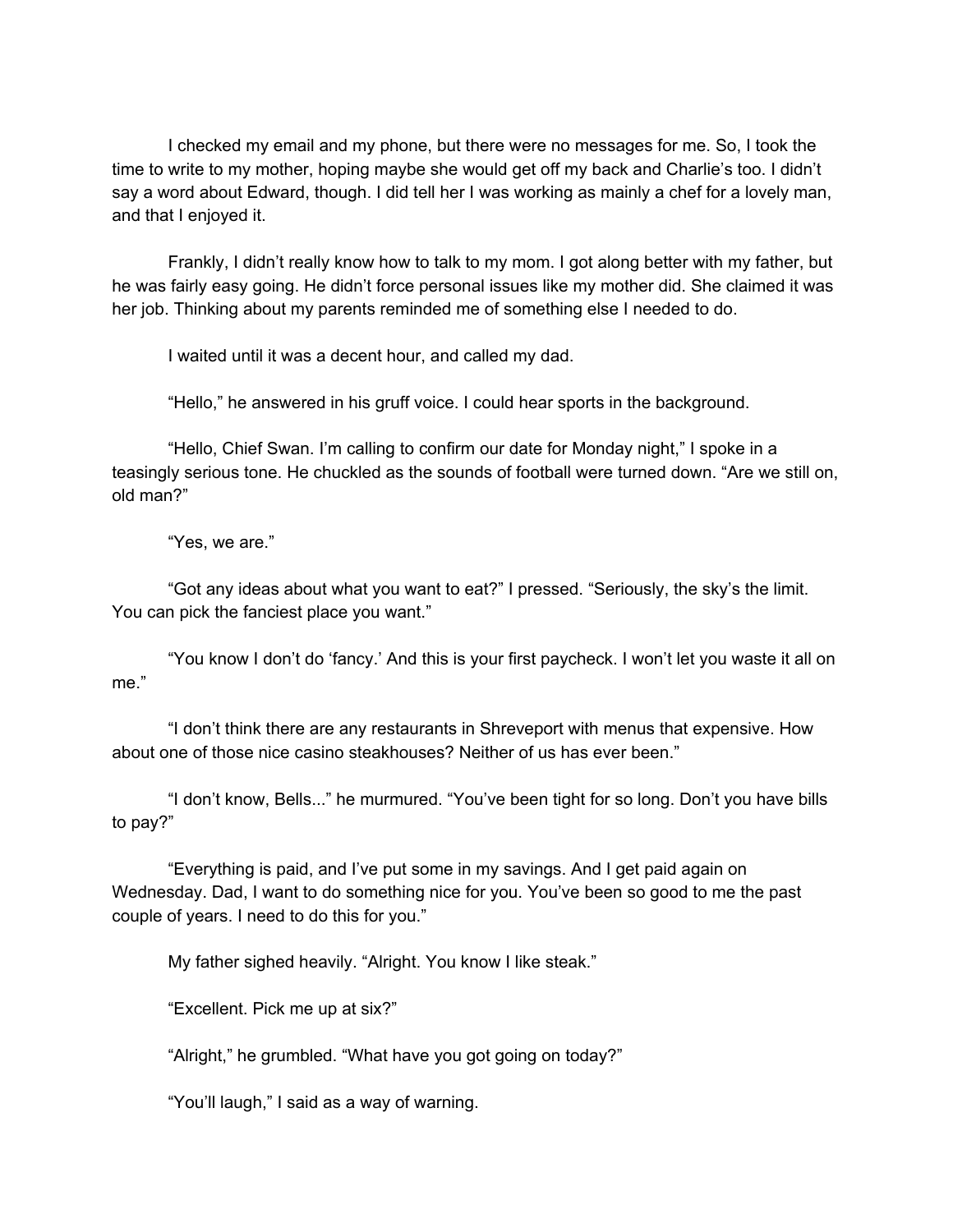"I doubt that."

"I'm attending a masquerade ball as my boss's 'date.'"

"Date?"

I frowned at his tone of voice. "Yeah. It's part of the reason he hired me. So I could attend functions with him and help him if he needs it."

"So, what? Are you part of his entourage?" He asked in confusion. I could almost see him doing the whole finger air quotes thing. Laughing and sighing, I covered my eyes.

"He doesn't have one. Edward isn't a celebrity. He just doesn't want to go alone, and I guess it looks better if you have someone by your side at these things. I'm only his assistant."

He huffed. "I don't like it."

"You don't like anything," I teased. "You act like it's sinister."

"Can you trust him, though?" Charlie inquired, and I could hear the doubt in his voice.

"Yes, I can," I answered truthfully. "Don't worry about him. What you need to be concerned about is me. In heels. And a fluffy-ass ball gown."

"You in a gown?" He snickered a little too hard for my taste, but I said nothing. I knew exactly where he was coming from. I couldn't believe I was doing it either. "Okay, good luck with that."

"Yeah, yeah. Yuck it up, old man."

"Take pictures for me."

I smirked to myself. "When hell freezes over."

Charlie laughed harder. "Alright, kiddo. I'm going to meet Pam for an early movie. I'll see you on Monday at six."

I smiled at the thought of my father dating. I hadn't met her yet, but I wouldn't push. I knew I wouldn't want to be rushed into meeting the family if I were seeing anyone. "Alright, Daddy. I love you."

"I love you, too. Bye, pumpkin."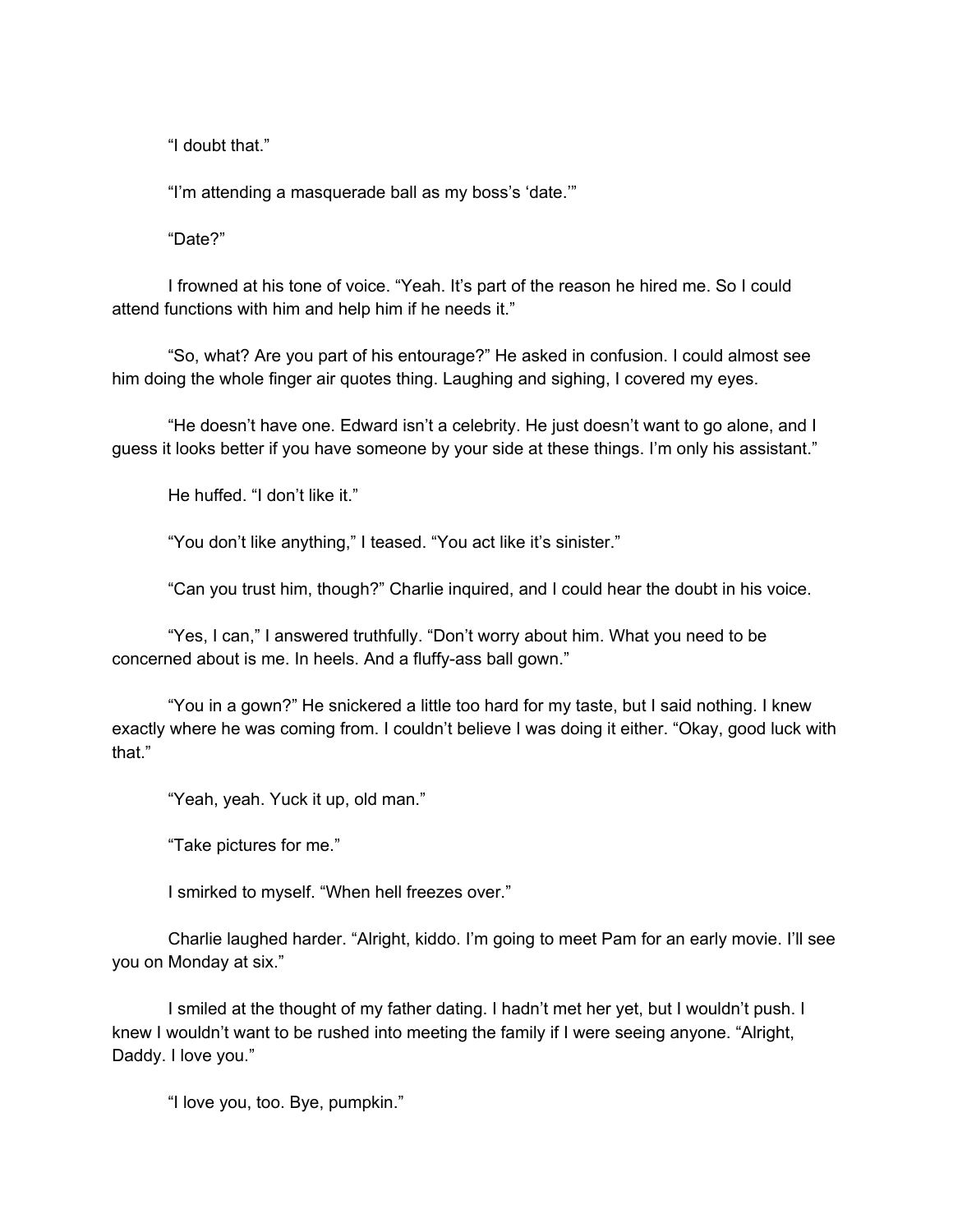After that, I piddled around the house for a while before taking a nap. I figured I would be up late, and with my current condition, I would need the extra energy. I ate a light lunch, just a small salad. I wasn't really that hungry.

I started getting ready around three, taking a shower and blow-drying my hair. I figured it would take a long time to do it and my makeup, and I was right. It took nearly an hour and a half. I had never taken that long before. I curled each piece carefully before pinning it into place. When I was finally done, it was twisted into an elegant bun with the feathered clip secured to the side of my head.

My jewelry was just a pair of fake diamond earrings, but I suspected no one would know the difference. No one would look that closely, hopefully.

I shoved myself into the waist-crushing corset, my breasts lifted and squeezed into an unnatural position. Careful with my silk stockings, I pinned them into place with the aid of the little dangling clips that hung off the bodice. I had worn nothing like it before, and I had to admit that I liked how it made me look.

Slipping on the dress, I had to work for nearly ten minutes to get myself zipped up. Not because it was tight, but because my arms weren't long enough to reach the back. I felt like a bit of an idiot dancing and squirming around, trying to get it up. I halfway considered calling Alice to help. She had at the store, and I didn't realize it would be such a problem.

Then I got my purse ready for the night. Edward said not to bring one, but I would need it for specific female reasons.

Sometimes it sucked to be a girl.

Finally, I pulled on my gloves after putting on my shoes. I went to my bathroom, looking at myself in the mirror. The image was me, and not, all at the same time. I gazed at the mask I had in my hands and brought it up to my eyes. Carefully, I tied the silk ribbons at the back of my head, trying not to ruin my hair. Though with the amount of hairspray I had in it, I doubted it would ever move again.

"Huh," I said to my reflection. "Would you look at that?"

A loud knock echoed from the living room. I glanced at the clock. It was a little early, but I knew it was Edward. It couldn't be anyone else. I snatched my bag off of my bed and flicked off the lights before hurrying to the front door.

What greeted me was something completely unexpected.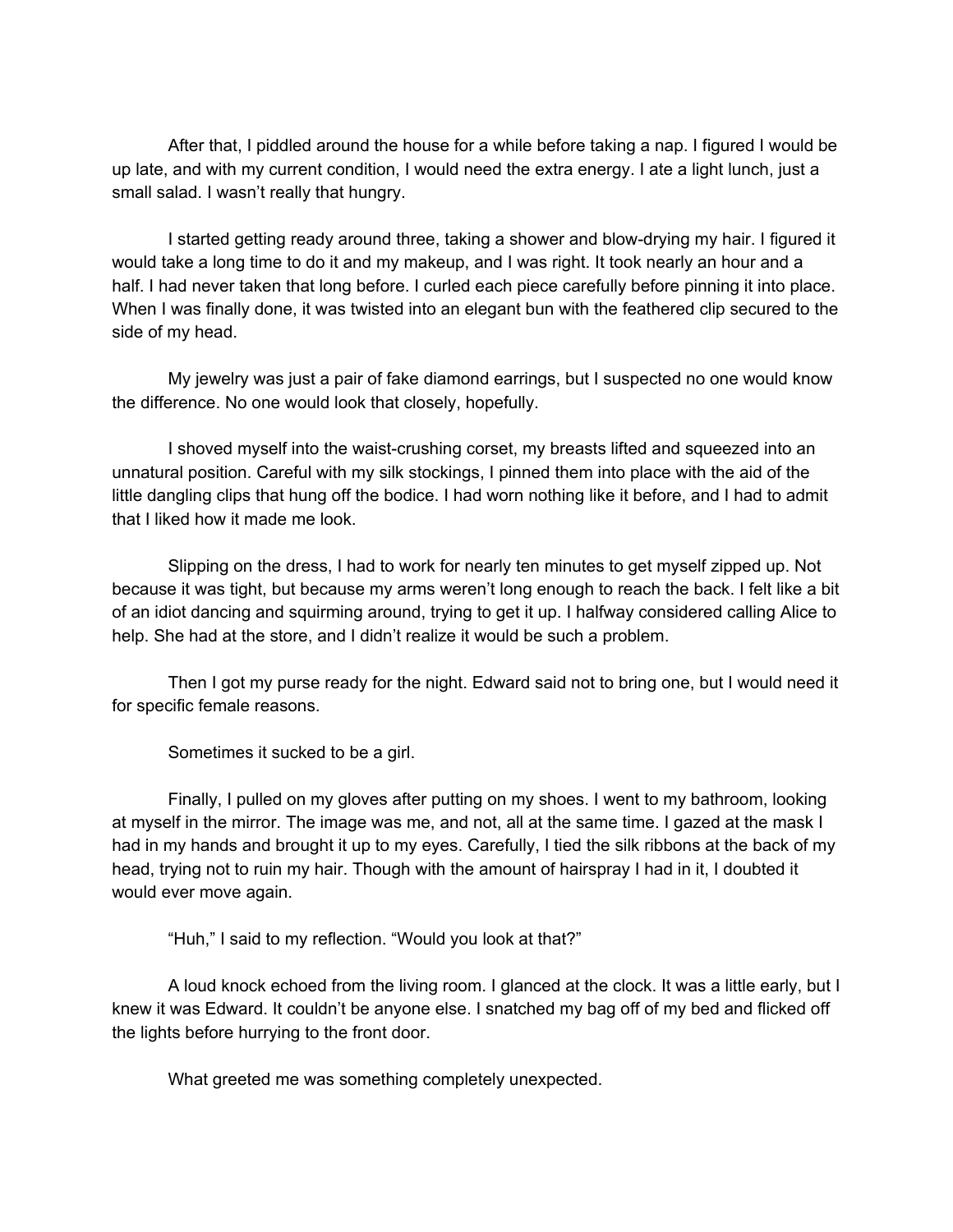He stood on my deck in the most delicious looking tuxedo I had ever seen on a man, but few could have pulled it off. The black pinstriped jacket was long, going roughly to the back of his knees, the collar at the top popped up slightly. His shirt was white and collarless, with no tie. But I could see a vest, a silver chain hanging from the pocket to his pants, like that to an old-fashioned watch. His shoes were black and white and wing-tipped, going perfectly with his attire. The mask was resting on the top of his head. His gelled and somewhat wildly spiked hair made me smile. It appeared as if he was going for a faux-hawk but didn't quite make it.

The cocky grin on his face was too much as he held out his hand to me. "My, oh my, my Bella. You look delicious tonight," he spoke in a very charming, almost sing-song voice.

"Someone's in a good mood," I teased, taking it. He brought it up to his mouth and kissed my knuckles lightly. I felt my knees wobble at his touch. He made me feel warm in places I didn't know I had.

"Of course I am. It's a fantastic cause, it's a party, and you'll be by my side. Why wouldn't I be?"

He tugged me into his arms, playfully starting to dance to whatever song was going on in his head. His hand was flat against my spine, the pressure perfect. Smirking, I brought the mask down over his eyes. He chuckled and leaned in for a kiss, but I put a silk gloved-covered finger over his lips.

"Oh, no, sir. I worked on my makeup for far too long for you to mess it up. Besides, if this red gets on you, it will never come off. So, unless you want me to mark you as my own..." I trailed off.

"And what if I do?"

"Hm, there are better ways of doing that." I patted his chest with my free hand. I pulled back and walked down the stairs, careful to hold my dress up so as not to get it dirty. Glancing over my shoulder, I fluttered my eyelashes at him. "Maybe we can try that later?"

"Mm," he hummed, following behind me. He caught up, grabbing my fingers with his own. "That would be lovely."

Seth beamed at me when I got to the car. "Bella, you look incredible this evening."

"Thank you." I flushed and smiled. Edward gave a funny, sweet little grin as he slid in beside me. "So, where are you taking me to dinner, Mr. Masen?"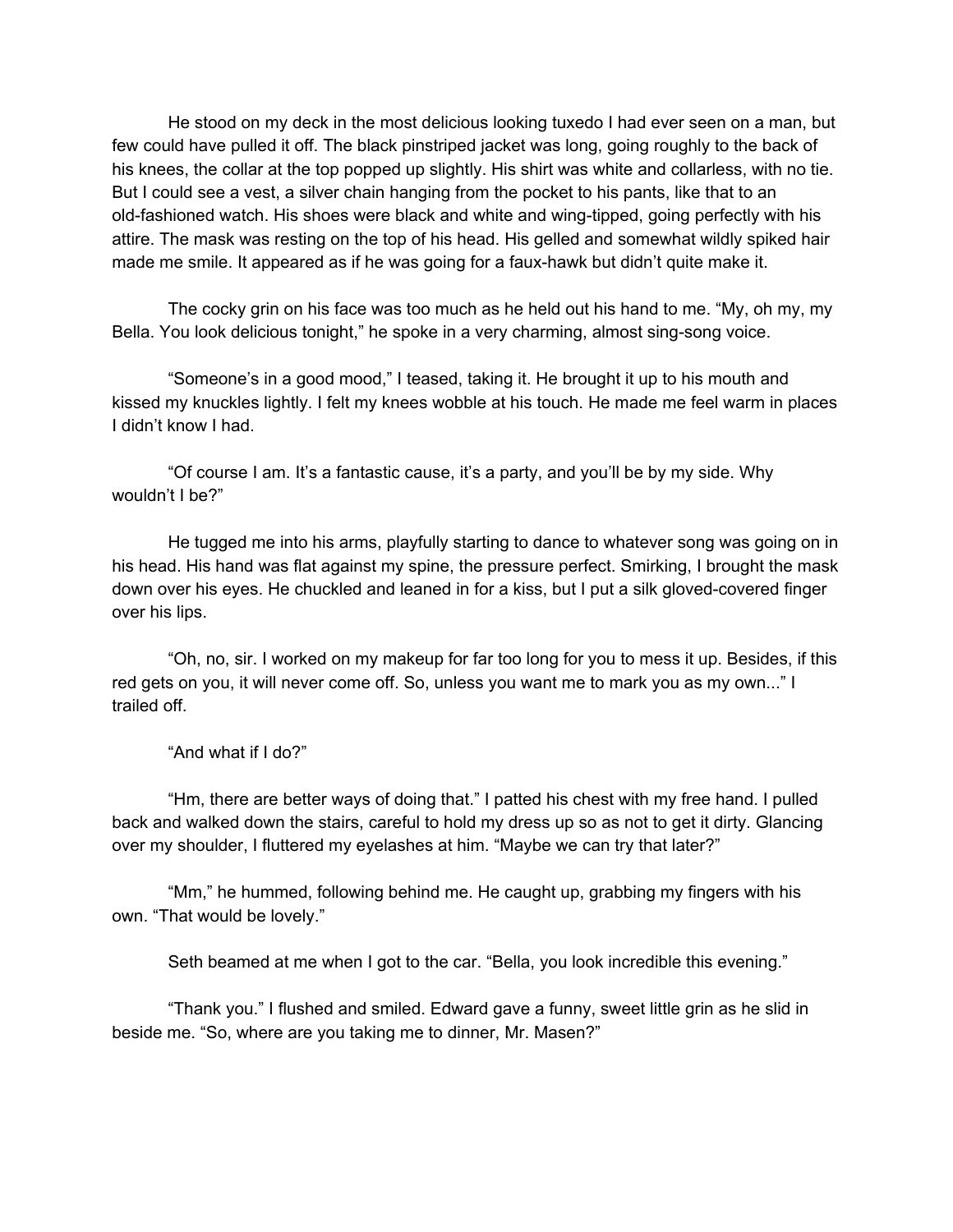"Well." He skimmed his hand over my knee and up to my thigh, his nail circling a cluster of crystal on the dress. "The party is at one of the casino hotels. So, I made a reservation at the steakhouse."

"That's where I was going to take my dad on Monday," I chuckled at the coincidence. "We were just saying that we've never been to one before."

"Which?" He inquired, looking slightly concerned.

"I figured Horseshoe."

"Ah, we're going to Sam's Town. The event is actually in their banquet hall. I was going to ask if you'd like to join me for a few hands of blackjack after," Edward said in a quiet voice, our faces close. Our noses were maybe two inches apart. We were so intent on one another that it was like the rest of the world didn't exist.

"Well, perhaps we should just go to the party, and if the food isn't good, go play and eat afterward," I suggested, propping my head against the rest. Edward angled himself slightly, so he mirrored my position. He was so close I could feel his breath against my lips. "I'm not really hungry."

"Sure. It starts at six-thirty, if that's what you want to do. We'll be a little early."

"We can waste some time at the slots, if you want," I offered, biting my bottom lip. His breath was so sweet, his amazing cookie-book-sunshine scent wafting through my nose. I was practically drunk off of it, as if I was under his spell. I touched his smooth chin and brought it in closer so I could kiss his mouth gently.

"What about your makeup?" He asked with a cannery-eating grin, bringing his hand to my waist. "What about marking me?"

"I changed my mind, and I want to now. You look too good. I don't want anyone to get the wrong idea and think you're alone tonight. You're mine." I tilted my head slightly to the right, pecking the corner of his mouth before kissing the left. His fingers tightened around my ribs, sending a shock through my system that went straight between my legs. And even though I was still uncomfortable because of my period, I was very much turned on.

"Like I'll look at anyone else but you." He brought his thumb and forefinger to my chin. I wasn't sure why, but when he did, it made me feel like a princess. Like I was something special.

Seth cleared his throat as we slowed. I had forgotten we were actually around another person. "Mr. Masen, we're almost to the casino."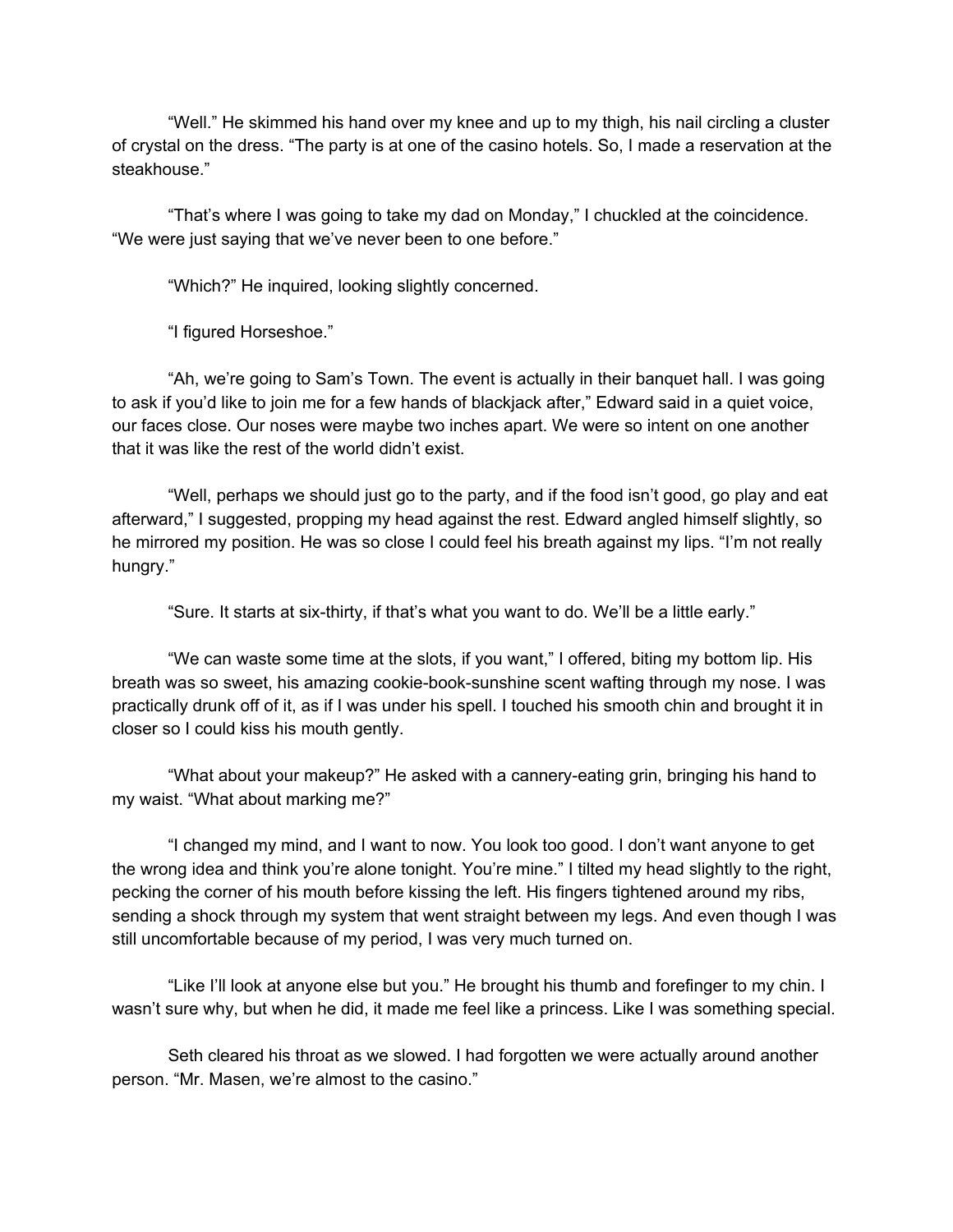"What time is it?" He asked, not looking away. His eyes were so bright, the green shining in the light of the dim car. I felt my pulse quicken as my lips parted slightly.

"Five forty-five."

"Park at the top of the garage, and I'll give you a few bucks to go eat. Maybe play a little," Edward suggested, playing with a tiny curl at the back of my neck. I shivered visibly, and he grinned like a child who had just found a new toy he wasn't supposed to.

"Really?" Seth asked in surprise.

"Yeah. I'd like to have a few minutes alone with Ms. Swan if you don't mind." Edward's hand slipped down to my throat. His thumb stroked my jaw, making me melt even more. I would soon be a puddle in the seat.

"The car is yours," he said rather formally, but I could hear amusement tinting it.

He pulled his wallet out of his inside jacket pocket and retrieved a hundred-dollar bill when we came to a stop. The sun was setting in the background over the river, glowing orange and pink. It was beautiful, especially from our point of view.

"Thank you, Mr. Masen," Seth said before slipping out. The door shut gently, carefully so as not to rock the car.

Edward continued to gaze at me with a contented look on his face.

"Hi there," I remarked finally with a smile.

"Hi," he repeated before leaning in and lightly kissing my bottom lip. "God, I am so lucky to have met you, Isabella. I have never felt happier than I do right now. I've never felt more alive than I am with you."

I removed my gloves so I could feel his skin against mine. When I brought my palm up to his cheek, he pressed his against it and nuzzled it as firmly as he could. "You're not the person I expected that day in your office."

"Is that a good thing?" His eyes looked up into mine longingly, his hand still pressing mine against him.

"It's the most amazing thing," I whispered as I came closer. My side was resting against his. His hand dropped from his cheek and went back to my ribs, holding me like before. Turning his face, he kissed my palm lightly. "So, you wanted some time alone with me, huh?"